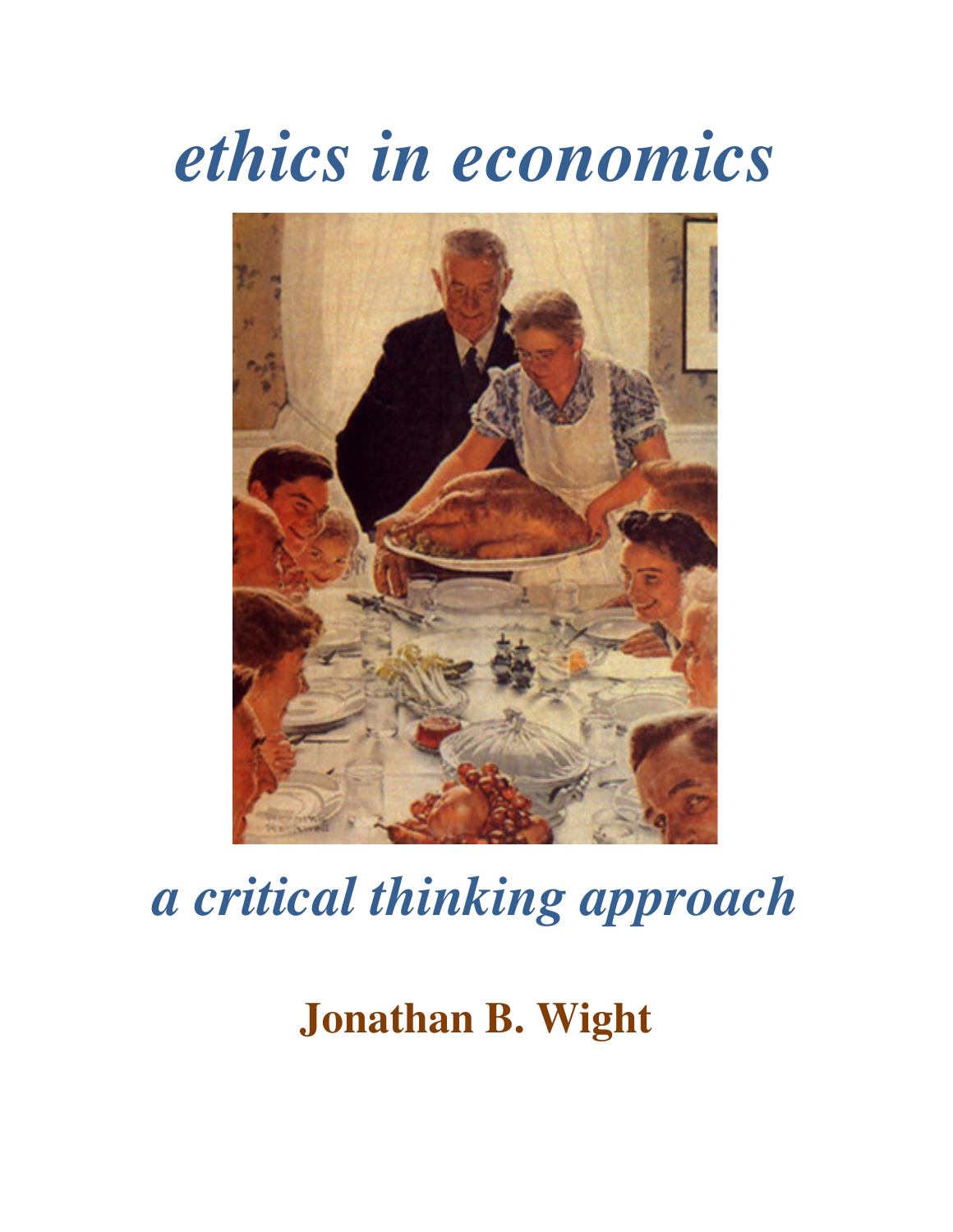#### *© Jonathan B. Wight, Ethics in Economics: A Critical Thinking Approach*

#### Table of Contents

#### Preface

| Chapter 6: Pareto Efficiency and Cost-Benefit Analysis  Error! Bookmark not defined.     |  |
|------------------------------------------------------------------------------------------|--|
| Chapter 7: Critiques of Welfare as Preference Satisfaction  Error! Bookmark not defined. |  |
| Chapter 8: The Moral Limits to Markets                                                   |  |
| Chapter 9: Public Policies                                                               |  |
| PART III - TOPICS IN ETHICS AND ECONOMICS                                                |  |
| Chapter 10: Adam Smith's Moral Sentiments                                                |  |
| Chapter 11: The Science of Ethics                                                        |  |
| Chapter 12: The Ethical Economist and the Scientific Method                              |  |
| Chapter 13: Income and Wealth Distribution                                               |  |
| Chapter 14: Conclusion: A Pluralist Defense of Markets                                   |  |
|                                                                                          |  |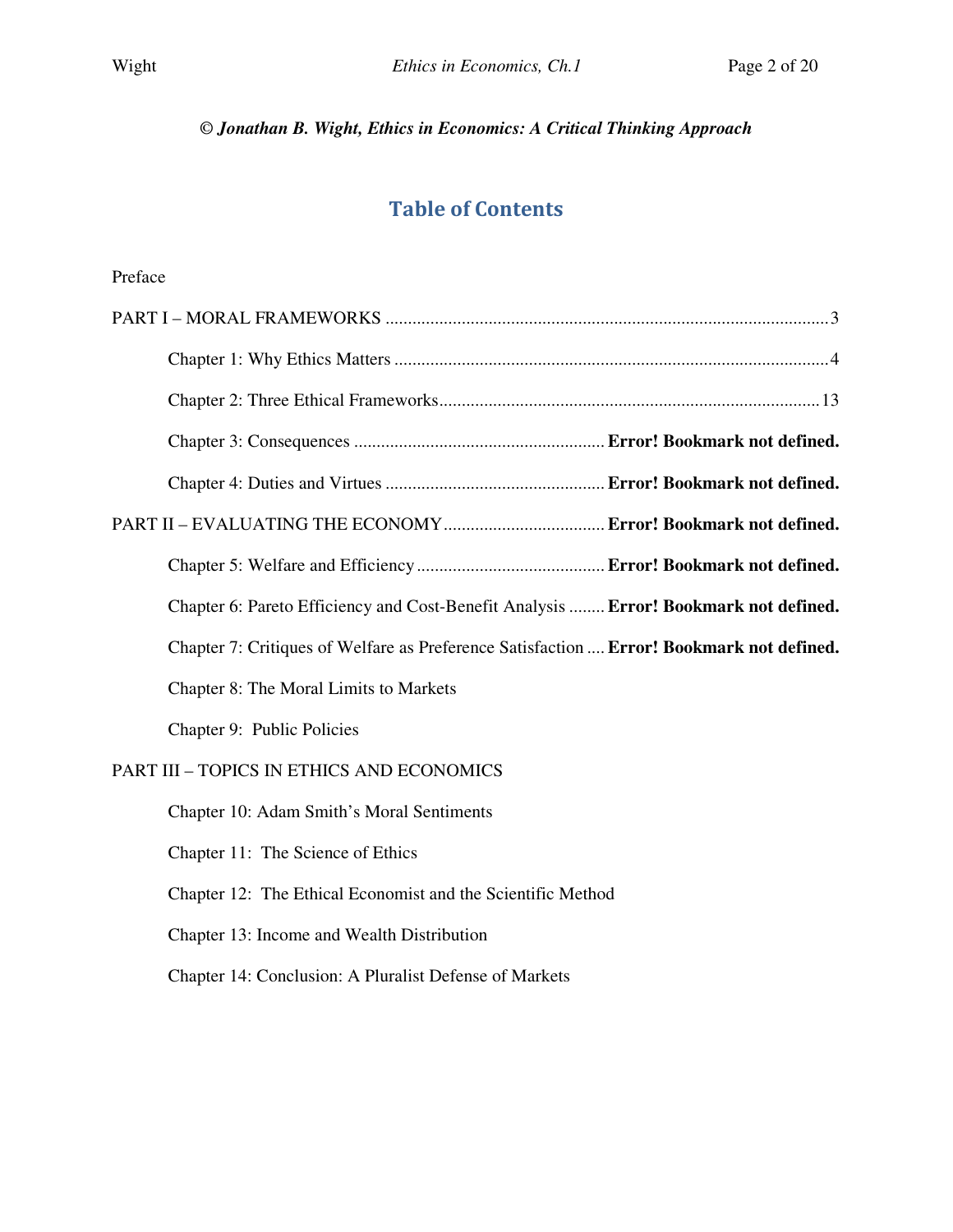#### PART I – MORAL FRAMEWORKS

Why should moral inquiry be a part of the economist's toolkit? The answer is simple: the subject matter of economics involves individuals making decisions within a social environment. Even the "greatest ruffian, the most hardened violator of the laws of society" is not altogether without social feelings, as noted by Adam Smith, the founder of economics.<sup>1</sup> Choices in economics are often framed by social relations and governed by different types of ethical norms and viewpoints.

The cases presented in this book demonstrate that while economic actors are sometimes correctly portrayed as *homo economicus—*socially isolated and morally disinterested egoists—a significant number of economic interactions are governed by expectations of ethical conduct that go far beyond enlightened self interest. Human nature may equally well be portrayed by what science writer Matt Ridley calls *homo empathicus—*a socially-embedded person who engages others. What exactly this means we will explore.

In this opening chapter we begin by reinforcing the point that ethics is an integral part of doing economics, in both its positive and normative dimensions. Subsequent chapters deal with the three main frameworks for understanding ethical behavior: through outcomes, duties and rules, and character and virtue. Any organizing typology such as this will encounter problems along the way namely, that ethical practices blur the lines between them—which leaves us in the end to argue for a pluralistic approach to ethics.

 $\overline{a}$ 

<sup>&</sup>lt;sup>1</sup> Adam Smith, *The Theory of Moral Sentiments*. D.D. Raphael and A.L. Macfie, eds. Glasgow Editions (Indianapolis, IN: Liberty Press, , 1982 [1759]).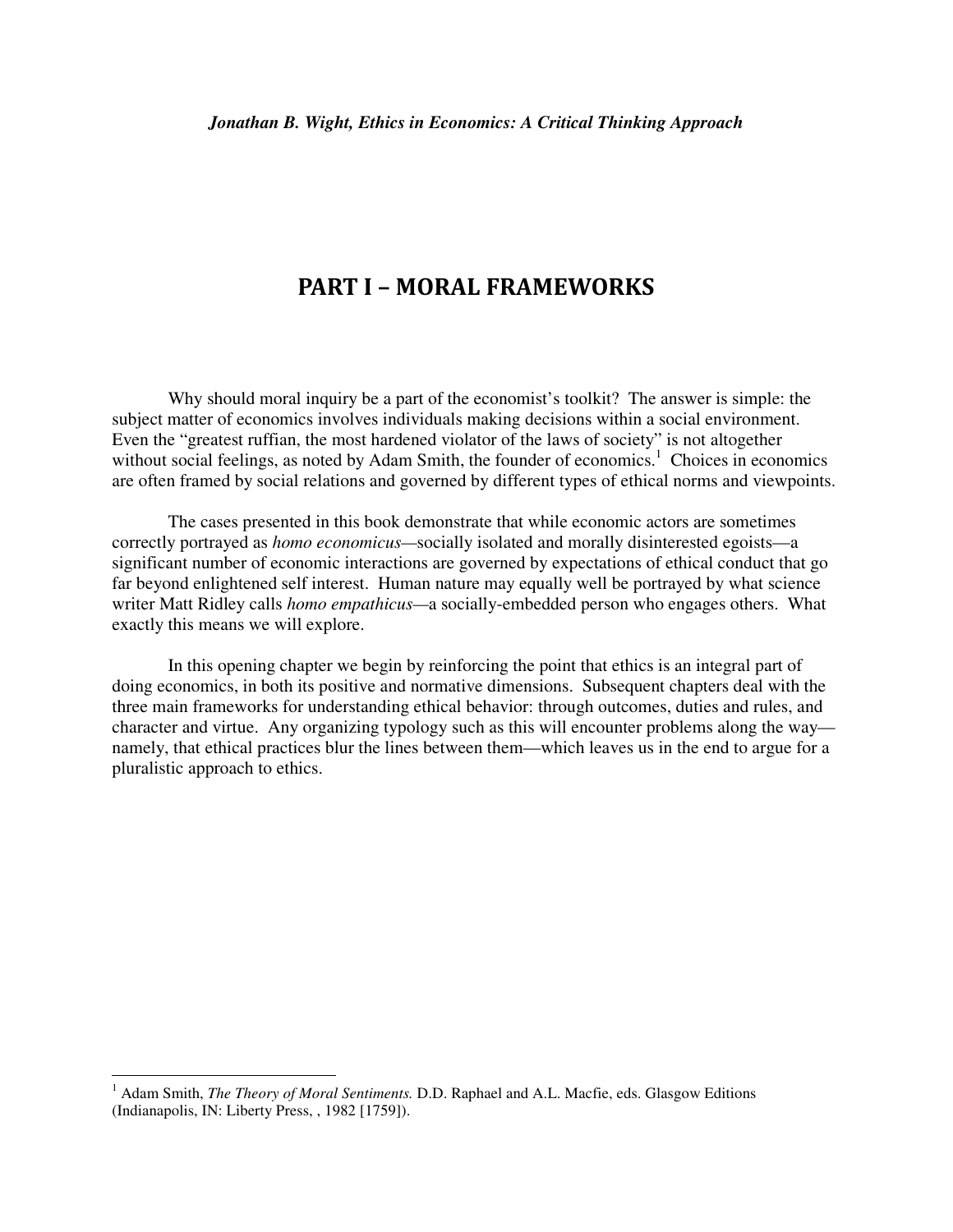#### **Chapter 1**

#### Why Ethics Matters

*Economics is thought to rely on the hardheaded calculation of rational self-interest; ethics is often portrayed as mushy do-goodism. Is there any useful connection between these subjects? This book makes the central bonds between the two clearer, and shows why good economics may rely on good ethics, and vice-versa.* 

#### **1.1 ETHICS IN ECONOMICS**

O.J. Simpson—a flamboyant former professional football star and actor—was acquitted of double homicide in one of the 20<sup>th</sup> century's most contentious jury trials. In 2006, publisher Rupert Murdoch planned to release Simpson's quasi-autobiographical account, *If I Did It*, of how he "might" have killed his ex-wife, Nicole and Ronald Goldman. The public reacted to this news with outrage, and the book and related television show were ultimately canceled (see Figure 1.1).





Oliphant November 21, 2006 (republished in RTD Nov 25, 2006, p. A9 http://www.gocomics.com/patoliphant/2006/11/21/

But why should there be outrage? Many people wanted to read the book! Those that did not would not be forced to buy. Standard economic logic would say that efficiency is enhanced when consumers get to buy the products they want and can afford. So what was the problem? Clearly, a majority of citizens were repulsed by the fact that Simpson and his publisher were attempting to cash-in on his celebrity status as a potential murderer. Simpson's flirtation with a blockbuster confession was morally repugnant because *moral norms were being violated.*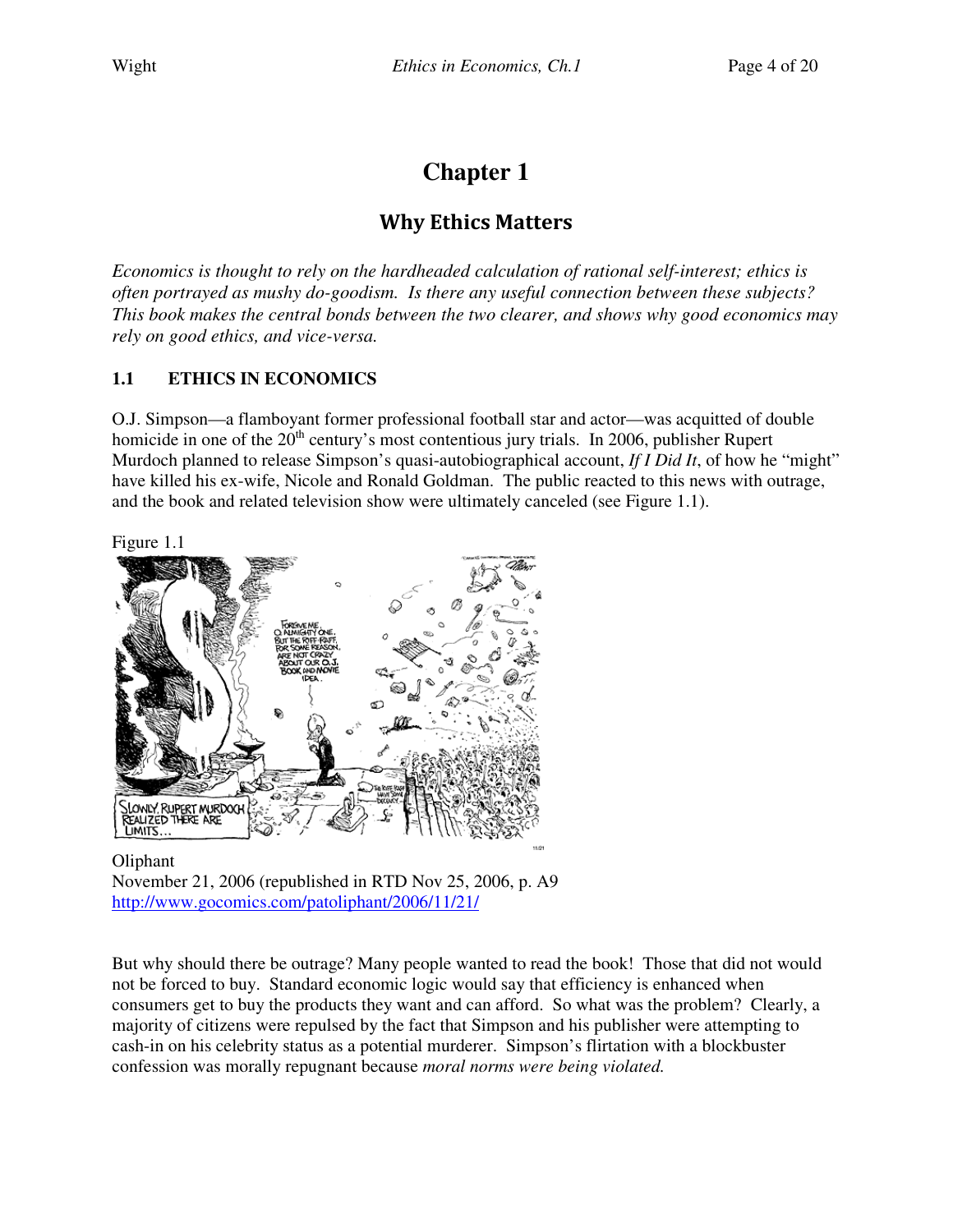Moral norms change, of course, so what was considered morally outrageous in one time period (buying and selling on Sundays) is now widely accepted in the United States. And an action that was perfectly acceptable in an earlier time (buying and selling slaves) is now considered abhorrent. Markets operate within a moral ecosystem—but that environment is not well understood by economists. This book develops the notion that **ethical reasoning** is as essential for economists as it is for anyone else seeking a liberal training—that is, an education that prepares one to address complex, diverse, and changing problems in real-world settings. Economists will do a better job understanding markets and policies if they know something about ethical theory and its evolution within and outside the discipline.

#### **Ethics Defined**

There are many ways to define what is meant by **ethics**. One working definition is:

*Ethics is the study of one's proper interactions with others: it is the analysis of right and wrong.<sup>2</sup>*

Ethical beliefs and practices constitute a vast and unseen institutional force. A famous example is the generous tip that a satisfied traveler leaves at a highway restaurant—an eatery to which she never intends to return. Why would anyone leave a tip in this case—when there is no expectation of future economic return?

The typical diner shrugs and says it is customary or traditional to show generosity for good service and giving a tip is simply the "right thing to do." However, we can imagine deeper answers than this. Economic actors may leave a gratuity because they are *altruistic*; or, diners may not want to incur the social *stigma* of not tipping; or, they may believe that they have a *duty* to act in certain ways; or, they self consciously act in ways thought to be *virtuous*.

Of course, not everyone tips, so the simplistic account of the economic actor as *homo economicus*—a selfish miser—is correct much of the time. But the "economic actor" model cannot help us understand why O.J. Simpson's book was booed out of the market before production, nor can it help us explain generous highway restaurant tips.

The greatest distinction between humans and other animals is not our rational minds, Charles Darwin argued, but our moral capabilities which allow us to cooperate. These capabilities are honed instinctual responses. In his conclusion to *The Descent of Man* (1871), Darwin noted that:

Any instinct, permanently stronger or more enduring than another, gives rise to a feeling which we express by saying that it ought to be obeyed.<sup>3</sup>

The social instincts work initially through the human capacity to sympathize with others, but are strengthened by instruction, exercise, and habit. Ethical beliefs and practices make up the formal

<sup>&</sup>lt;sup>2</sup> Some philosophers draw distinctions between the terms "ethics" and "morality." Here we use the terms

interchangeably. 3 Charles Darwin, *The Descent of Man* (New York, NY: D. Appleton and Company, 1871). Accessed at: http://books.google.com/books.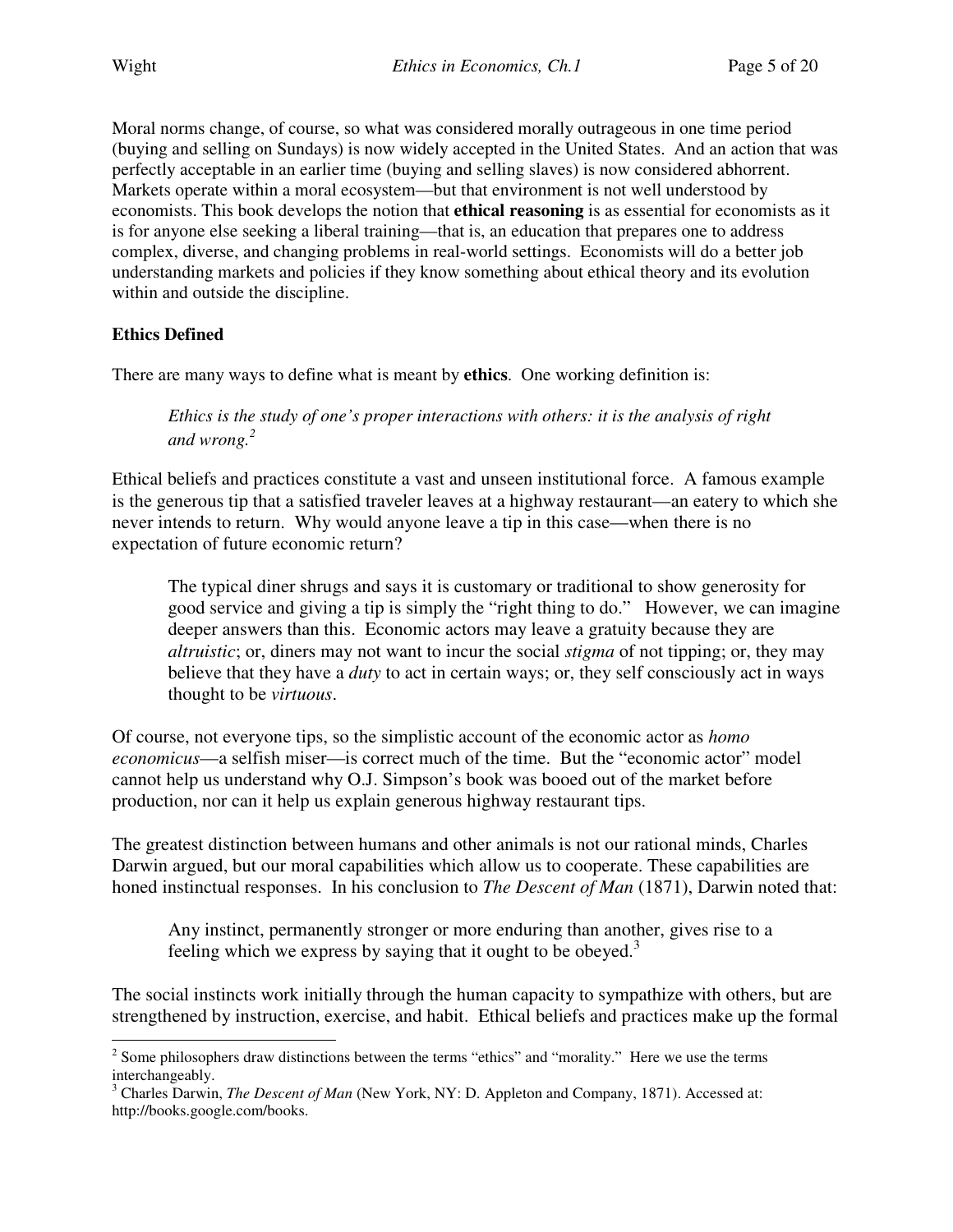and informal rules that generate trust, promote interdependencies, and spur work productivity in a myriad of ways. In everyday economic life there is a vast grey area in which economic behavior is shaped by these social instincts and unconscious moral constructs.

The cover of this book illustrates the forces at work. Norman Rockwell painted "Freedom From Want," in 1943 as the country was pulling out of the Great Depression and fighting wars on two fronts.<sup>4</sup> It highlights the desire for material outcomes (the large turkey) yet also demonstrates a commitment to concepts that go beyond the individual, in the sharing of sympathies and mutual sacrifice. Everyone who sits at the table implicitly accepts the ethical mores of life in a social group, which extends to consideration of the nation and one's civic duties. People are bound together in a shared endeavor and celebrate togetherness in ritual feasts like Thanksgiving. Although people may be selfish, they restrain themselves because of ethical commitments that do not fully rely upon a calculation of gains and losses.

Adam Smith, the founder of modern economics, wrote *The Theory of Moral Sentiments* (1759) to model the process by which instinctive human nature is socialized for cooperation. Empathetic man is the one Darwin relied upon in writing about human evolution. Smith also wrote in *The Wealth of Nations* (1776) about the **invisible hand** of the market; few realize that trust and ethical norms—derived from moral sentiments—were essential components for making trade work without the heavy hand of government.<sup>5</sup> Chapter 10 elaborates on the psychology and ethics of sympathy.

#### **Hidden Ethical Currents**

l

The danger of taking too narrow an economic approach can further be illustrated by the metaphor of a sailing ship. Let us reflect: *"What moves a sailing ship?"* If you answered, "The wind"—congratulations, you got it partly right. But any savvy captain would say the real world is more complex. There are also powerful tides and currents that it would be foolhardy to ignore. Historically, tides and currents have directed trade, determined which countries were colonized, which products were traded, and determined when ships came into or out of port (see Figure 1.2). The wind is the most visible answer to the question "What moves a sailing ship," but it is by no means a complete or satisfactory answer.

Similarly, if we ask, *"What moves economic actors?"* the answer of "rational self interest" gets a definite check plus! It is a powerful answer essential for any social observer to emphasize. But that answer is incomplete—at times useless to the task. If running a complex business can be equated to sailing a ship, standard economic models rely only on one motivating force—the wind of enlightened self-interest. However, powerful social forces also act on human behavior, and many of these relate to how humans interact in groups.

The study of ethics in economics offers a complementary understanding of hidden currents and tides that also move actors on the commercial stage—workers, suppliers, managers, and

<sup>4</sup> The painting is part of a series published in *The Saturday Evening Post* in the early 1940s. The other paintings are "Freedom of Speech," "Freedom From Fear," and "Freedom of Religion."

<sup>5</sup> For elaboration, see Jonathan B. Wight, "The Treatment of Smith's Invisible Hand," *The Journal of Economic Education* 39(3)(2007): 341-358.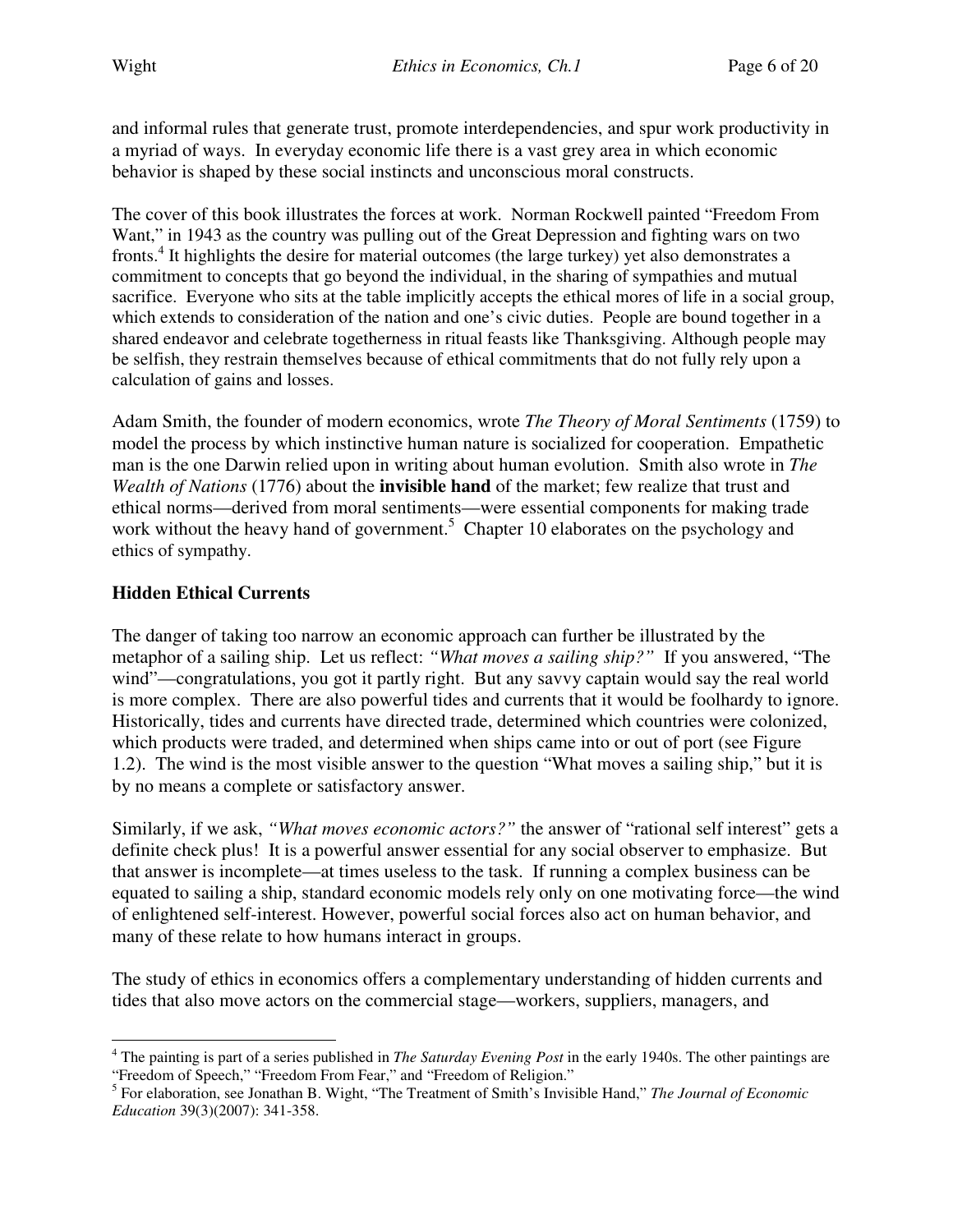customers. Ethics provides the "institutional framework" within which economic activity unfolds. The biographies of great entrepreneurs show that they often hold complex motives and inspire others for a variety of reasons. Many technological breakthroughs of the  $20<sup>th</sup>$  century, for example—relativity, computing, DNA, television, and the Internet—were driven by entrepreneurs with non-pecuniary motives.<sup>6</sup> Non pecuniary motives may relate to internal intentions or they may relate to social rewards of esteem and fame. In either case, ethical behavior is intertwined with concepts of personal meaning and social acceptance.

Figure 1.2: The Gulf Stream Currents<sup>7</sup>



The Gulf Stream relative to the surface circulation of the Atlantic Ocean. The Stream contains water from the equatorial current system (mostly from the Caribbean/Gulf of Mexico) and water recirculated in the North Atlantic subtropical gyre. The dashed lines denote cool currents.

#### **Resurrecting the Link between Ethics and Economics**

Like ethics, economics is also a branch of moral philosophy going back to Plato and continuing through Adam Smith in the Enlightenment. Here is a quick example of why the two philosophies are intertwined: If you were told that a child of 8 years of age could better fit into a coal mine shaft than a grown person, and working that child 14 hours per day could increase mine productivity substantially, would you support making child labor legal?

If you recoil in horror at this thought, it is because your *moral imagination* has been aroused. You can't conceive of such an inhumane policy in this time and place. Regardless of the gain to economic efficiency, other important considerations would likely outweigh it (e.g., the child's long run welfare). Even ignoring such outcomes, you might ask whether child labor violates certain fundamental human rights. In short, when considering public policies we often rely on unconscious and implicit considerations of ethics in economics. This book intends to make that practice more deliberate and less obscure.

 6 John Kay, *Culture and Prosperity: The Truth About Markets—Why Some Nations Are Rich But Most Remain Poor* 

<sup>(</sup>New York: HarperBusiness, 2004).<br><sup>7</sup> From <u>http://www.newenglandburialsatsea.com/wp-content/uploads/2009/06/currents\_route.jpg</u>.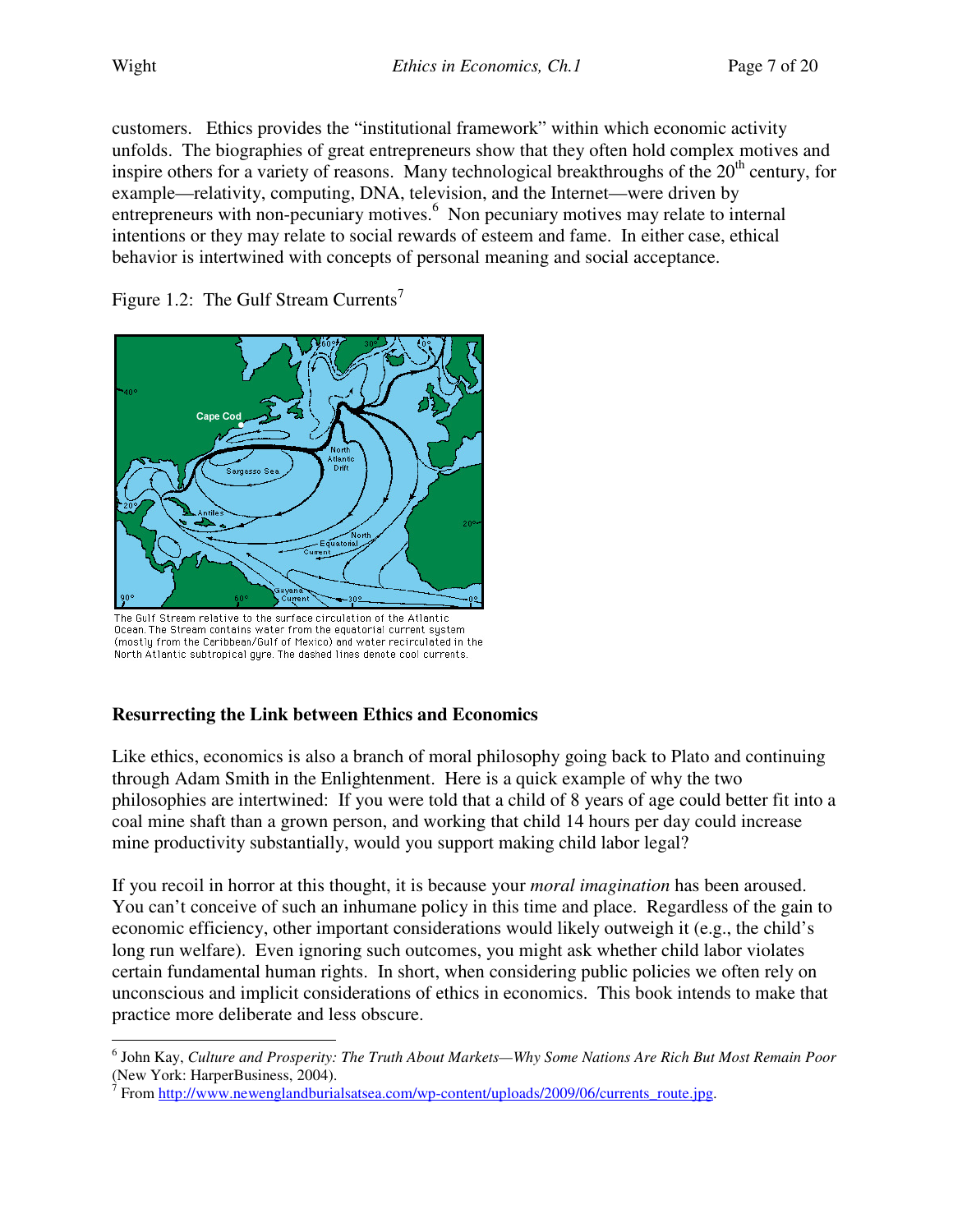An economist might reply that *of course* moral norms affect the implicit rules operating in markets and public policies. But an economist might go on to say that these moral norms can be *assumed constant* when making predictions and advising on policy recommendations. For example, can't one assume the existence of child labor laws, private property rights, a democratic system, and so on? Since these "constants" rarely change there is no reason to add them into the analysis. In this view, ethical considerations may make interesting fodder for conversation but they are irrelevant in building economic models—and they can be excluded on the grounds of parsimony.

This argument falls short in several ways. First, the standard preconditions (good property rights, basic human rights, and so on) hold true only for the approximately 1 billion people living in today's developed democracies. These preconditions are tenuous or non-existent in many of the world's other societies. If economic analysis is to have scientific validity beyond the borders of developed countries, the nature of underlying institutional frameworks (including moral norms) must be uncovered.

More importantly, many developed world economists routinely provide advice to developing countries. If ethical institutions are ignored because they are thought to be irrelevant, advice can go badly awry. Economic policies themselves can change the moral norms in society. In advocating policies, economists may unwittingly also change norms.

The thesis of this book is that economics should be studied within an ethical framework. The hypotheses that underlie this view are that:

- 1) Science progresses better when practitioners adhere to basic ethical norms of truthseeking and honesty.
- 2) Economists can understand and predict outcomes more effectively when they consider the role of ethical beliefs and commitments (e.g., can do better **positive economics)**; and
- 3) Economists can provide sounder policy advice when analyzing a broader ethical framework (e.g., can do better **normative economics).**

In summary, economists should be careful about what we think we know about the world—and even more careful in recommending policies—if the ethical landscape is unexamined.

----------------------

#### BOX 1.1: POSITIVE AND NORMATIVE ECONOMICS

**Positive** economics is the study of the economy as it currently exists (e.g., the discernment of facts). Positive economics is also used to make predictions about the impact of changes to the economy based on models or theories about how the world works. Positive statements of prediction take the form, "*If* this action is taken, then *this* would be the outcome."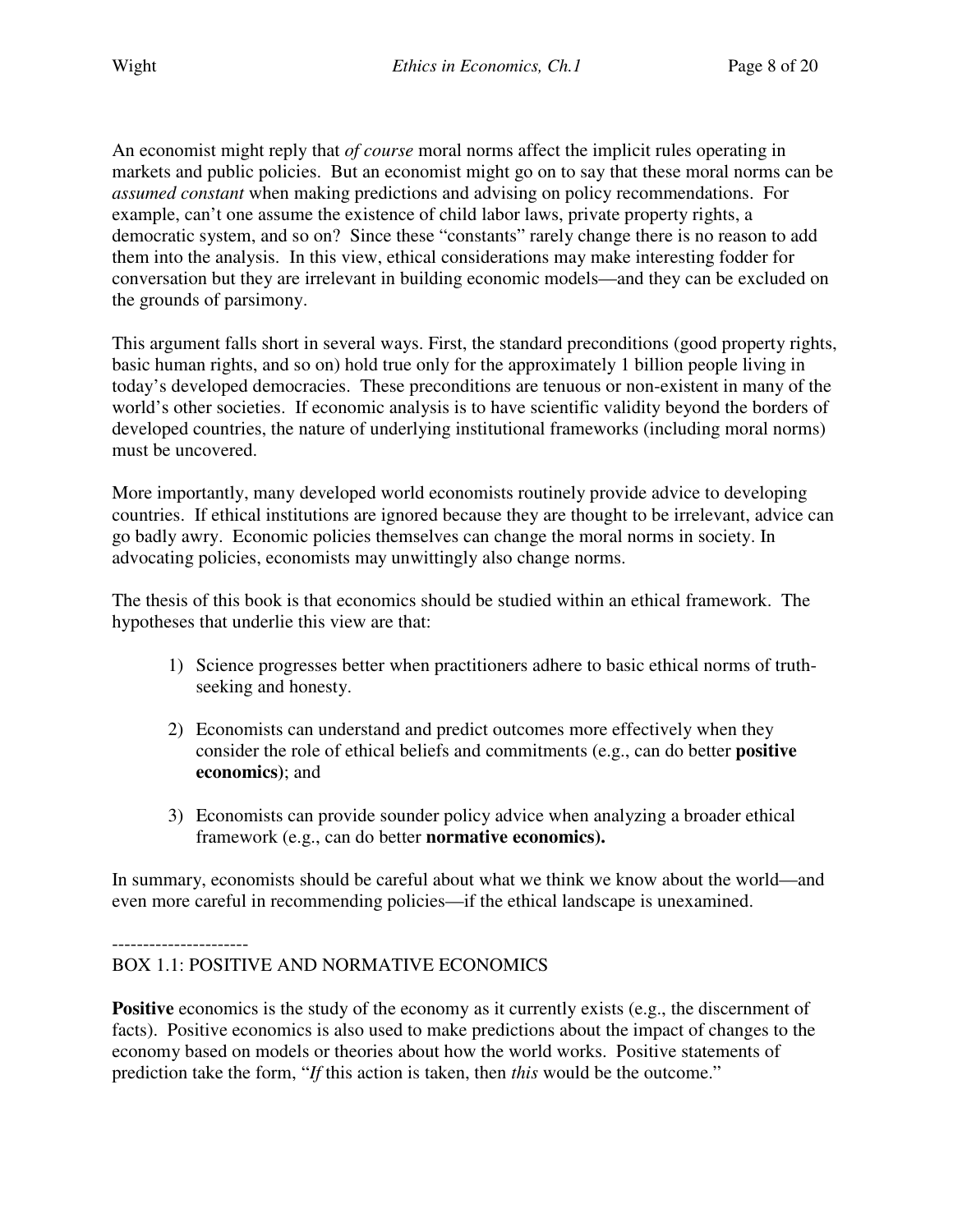**Normative** economics entails a judgment about the kinds of actions that *ought* to be taken.

As shown later in this book, the division between positive and normative economics is not precise. It is not possible to develop a science of facts and objective theories alone because value judgments play a critical role in the selection, collection, and analysis of information. In addition, the act of conducting research can change the facts producing ethical repercussions.

#### END BOX

----------------------------

The "economic way of thinking" is purported to be scientific reasoning, as espoused by many 20<sup>th</sup> century economists. George Stigler, who won the Nobel Prize in 1982, opined that: "The basic role of the *scientist* in public policy, therefore, is that of establishing the costs and benefits of alternative institutional arrangements."<sup>8</sup> In this statement Stigler adopts a particular moral framework (e.g, that only consequences matter) and a particular moral standard about evaluating consequences (e.g., emphasizing those that can be quantified through dollar costs and benefits). "[E]conomics is finally at the threshold of its golden age," Stigler wrote in 1965. $9$ 

His pronouncement was prophetic, as the methods of economists soon overran the fields of political science and sociology, and made significant inroads in law and philosophy. But in a larger sense, as economics spread across other subjects, the discipline has also drawn inwards in terms of the questions and methods considered. In short, economics became less an active participant in a liberal education.

#### **1.2 LIBERAL EDUCATION**

Virtually all public policy problems cross disciplinary boundaries and raise substantial normative questions. A liberal education requires stretching one's critical thinking skills in ways that are only partially addressed by traditional methods in economics.<sup>10</sup> What it means to "think like an economist," for example, contains a hefty dose of implicit ethical judgment. In a liberal arts setting, the economic worldview should be examined and debated as a way of integrating knowledge with its sister disciplines in political science, philosophy, psychology and other fields.



Shockoe Bottom site of Lumpkin's Jail—is called the "Devil's Half Acre." This is just north and east of the downtown train station, and is today a nightclubbing area.

 $\ddot{\phantom{a}}$ 8 Stigler, George. 1965. "The Economist and the State," *American Economic Review* 55(1/2)(March), p. 2 (emphasis added).

 $<sup>9</sup>$  Ibid., p. 17.</sup>

<sup>&</sup>lt;sup>10</sup> "Liberal" is used in its classical sense, not in a modern political meaning. See Jonathan B. Wight, "Moral Reasoning in Economics," in David C. Colander and KimMarie McGoldrick, eds., *Educating Economists: The Teagle Discussion on Re-evaluating the Undergraduate Economics Major (Edward Elgar, 2009).*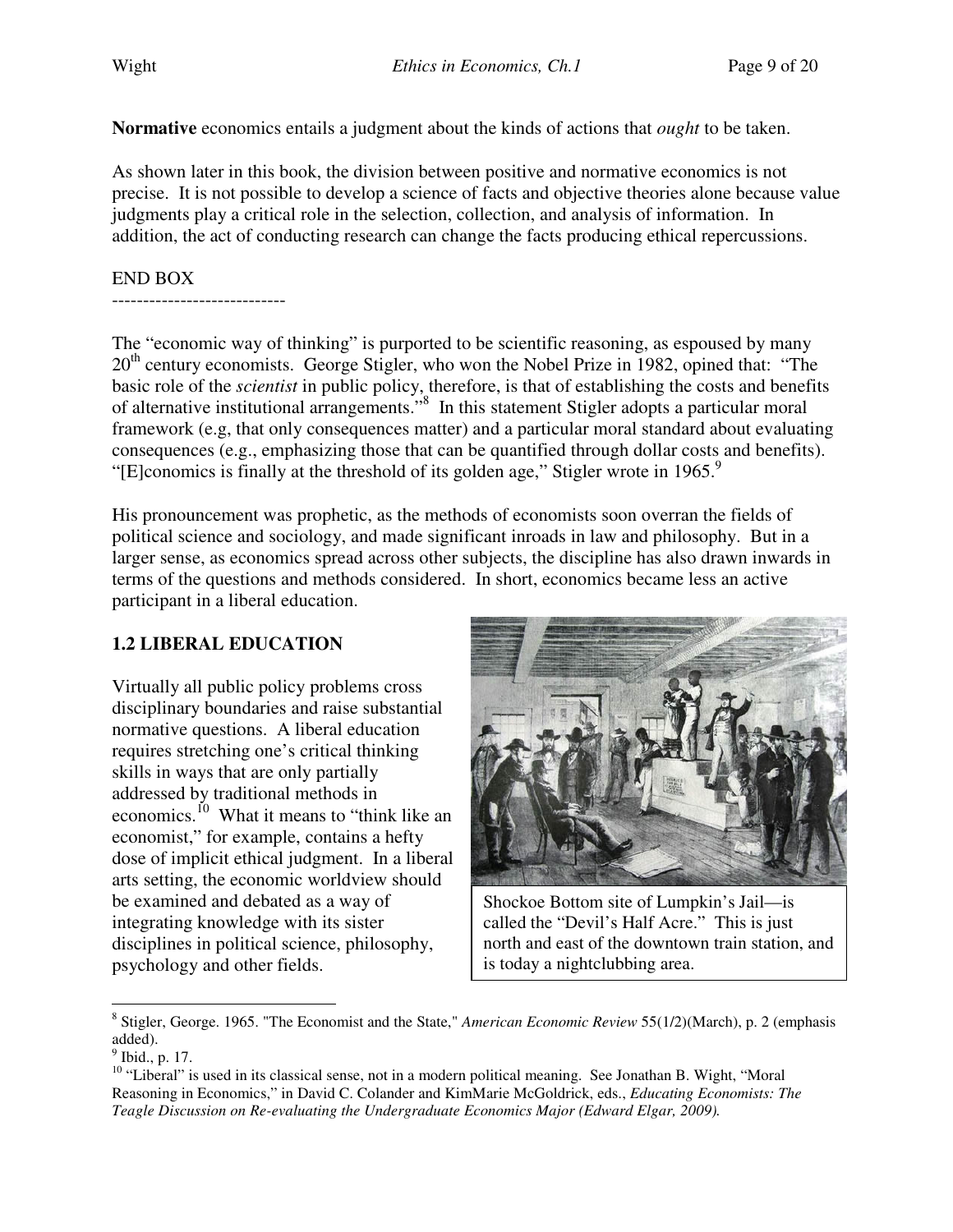In the 1840s and 1850s, slave trader Robert Lumpkin operated one of the largest auction sites for human beings in the Shockoe Bottom district of Richmond, Virginia. Hundreds of thousands of Africans were sold to bidders with prices determined by supply and demand. The slaves, forcibly separated from families, were marched in shackles over the James River and onto boats at the dock, literally "sold down the river."<sup>11</sup>

That practice only ended with America's Civil War (1861-65). Historical artifacts from that period such as belt-buckles and bullets are eagerly sought by collectors. During the late  $19<sup>th</sup>$  and early  $20<sup>th</sup>$  centuries, however, Virginians distanced themselves from those unhappy memories by pushing economic development in place of remembrance. Lumpkin's jail and other historical sites were (literally) bulldozed and concreted-over in the name of progress.

In a similar way, economists of the  $20<sup>th</sup>$  century pushed aside the legacy of classical political economy and its conversation about policies and ethics. In doing so, the hope was to build a more scientific discipline. The result, however, in the words of Nobel laureate Amartya Sen, was that "modern economics has been substantially impoverished by the distance that has grown between economics and ethics."<sup>12</sup>

Today, however, a resurrection of historical memory is underway, both metaphorically in economics and quite literally in terms of Richmond's past slavery. The excavation of a slave burial site may require that coffins and artifacts be carefully revealed and other constructions moved or altered to accommodate the process of historical archeology. This raises the costs of doing business but it is generally accepted as the price paid for getting history right—for creating an accurate meaning of who we are today.

Understanding the world we live in requires dealing with the messy and often unpleasant implications of slavery. In a similar way, a liberal education requires understanding the moral frameworks that lie beneath the surface of modern economic theory. Excavating the history of economics and ethics is one way to start. As an example, five Nobel laureates in economics recently pushed for a more nuanced approach to dealing with human welfare.<sup>13</sup>

#### **1.3 LOOKING AHEAD**

Economists implicitly use ethical frameworks and theories in doing research whether they are conscious of it or not (Chapter 2). At the most basic level, science requires shared moral norms and the acceptance of ethical duties and ideals, such as honesty (Chapter 3). Moreover, economists often unconsciously accept the ethical assumptions and worldview upon which the discipline is built. $^{14}$ 

 $\ddot{\phantom{a}}$ <sup>11</sup> David Zucchino, "With Unearthing of Infamous Jail, Richmond Confronts its Slave Past," Los Angeles Times (December 18, 2008).

<sup>&</sup>lt;sup>12</sup> Amartya Sen, *On Ethics and Economics* (Oxford: Blackwell Publishing, 1988), p. 7.

<sup>13</sup> Joseph E Stiglitz, Amartya Sen, and Jean-Paul Fitoussi. *Report by the Commission on the Measurement of Economic Performance and Social Progress,* 2009*.*

<sup>&</sup>lt;sup>14</sup> Thomas Kuhn, *The Structure of Scientific Revolutions* (Chicago, IL: Univ. of Chicago, 1962.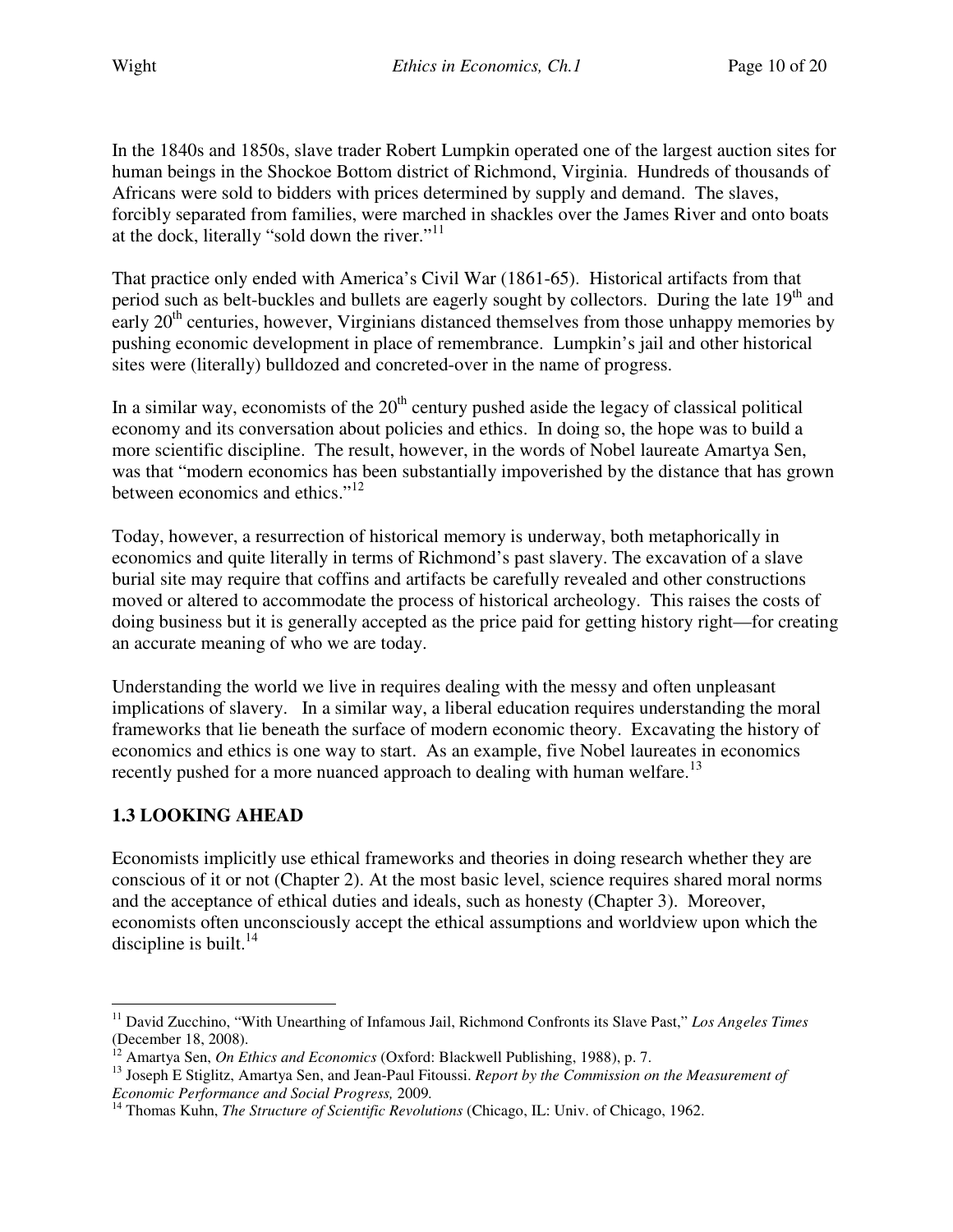l

Economists, for example, adopt a particular ethical viewpoint when arguing that the economic system should be evaluated on the basis of the *outcomes* produced (Chapter 4). Going further, economists often identify a *single* desired outcome, **economic welfare**—which consists in maximizing the net economic value created through trade (Chapter 5). Economic **efficiency** is the measure of how well this goal has been achieved. Many economists are blissfully unaware that this approach, and the cost-benefit analyses that rely on it, use highly controversial ethical precepts (Chapters 6 and 7). Indeed, many economists maintain that they don't rely on ethics at all! This last point is most troublesome, because if efficiency is viewed simply as a "fact" instead of as an evaluative measure, it creates wide intellectual blinders for anyone doing public policy work. Further chapters bring out these points through examples and cases.

In contrast, many economists subscribe to the view that "economics isn't defined by its subject matter but by its way of thinking."<sup>15</sup> This is only partially true. By defining economic efficiency and social welfare to mean a *particular* thing, economists are explicitly choosing a subject matter and a related moral philosophy. The baggage of implicit moral judgments in economics must be subject to scrutiny. You would not let someone on a plane without checking the contents of their carry-on, and economics education should be no different. We should unpack and examine the ethical framework that informs the standard economic approach. The argument that "everyone does it" and therefore the standard view has legitimacy for that reason, seems weak to any questioning mind.

One purpose of this book is therefore to demonstrate that standard economics relies on a set of normative values. It is important to bring these unconscious norms to light. Ethical considerations are often avoided by economists who are concerned about introducing ambiguity into the seemingly objective predictions and recommendations of economics. But again in the words of Amartya Sen:

An economic analyst ultimately has to juggle many balls, even if a little clumsily, rather than giving a superb display of virtuosity with one little ball [e.g., efficiency].<sup>16</sup>

The complexities of ethics in markets cannot be introduced all at once. Rather, teaching about ethics in economics is analogous to making a sandwich (Bain, p. 126). Supply and demand are the bread that builds the foundation. Self interest provides the meat. Human sociability, which gives rise to considerations of fairness and morals, is the mayonnaise that holds everything together. A dry sandwich without the spread is hard to swallow.

Integrating ethics into economics enhances the critical thinking process and can presumably better prepare students for the complex world of life. Hence, even as company CEOs strive to maximize profits (mandated by the fiduciary duty to shareholders), they must also conform their actions to the "basic rules of the society, both those embodied in law and those embodied in

<sup>&</sup>lt;sup>15</sup> Diane Coyle, *The Soulful Science: What Economists Really Do and Why It Matters (Princeton, NJ: Princeton* University Press, 2007): 232.

<sup>&</sup>lt;sup>16</sup> Amartya Sen, in Arjo Klamer, "A Conversation with Amartya Sen," Journal of Economic Perspectives 3(1)(1989): 141.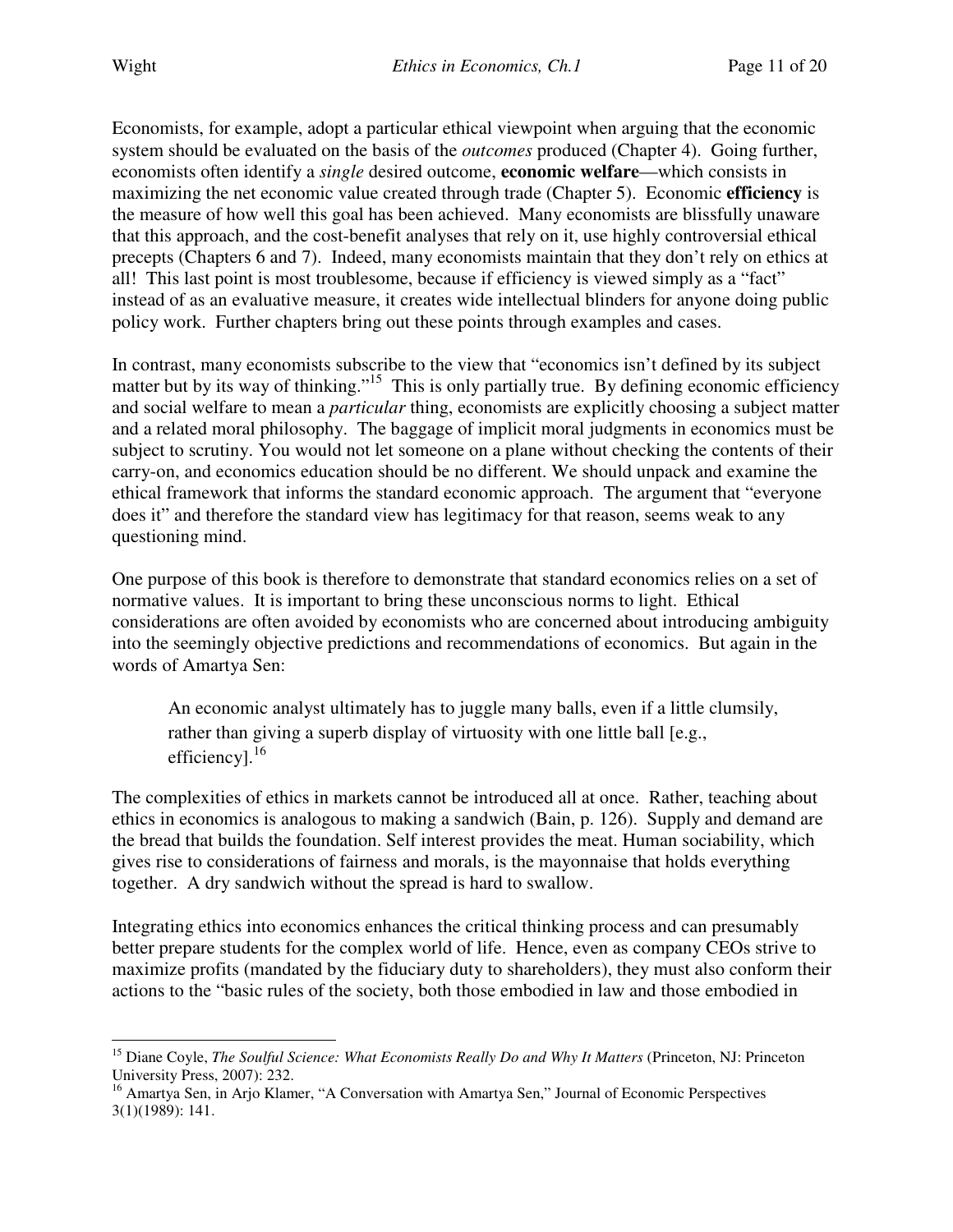ethical custom."<sup>17</sup> This is a tall order, but one that economists are increasingly taking an interest in studying.

*In the next chapter we turn our attention to a case in which using economic logic without understanding its ethical foundations proves to be an expensive lesson for General Motors.* 

l <sup>17</sup> Milton Friedman, "The Social Responsibility of Business Is To Increase Its Profits," *New York Times Sunday Magazine*, September 13, 1970, at p. 32.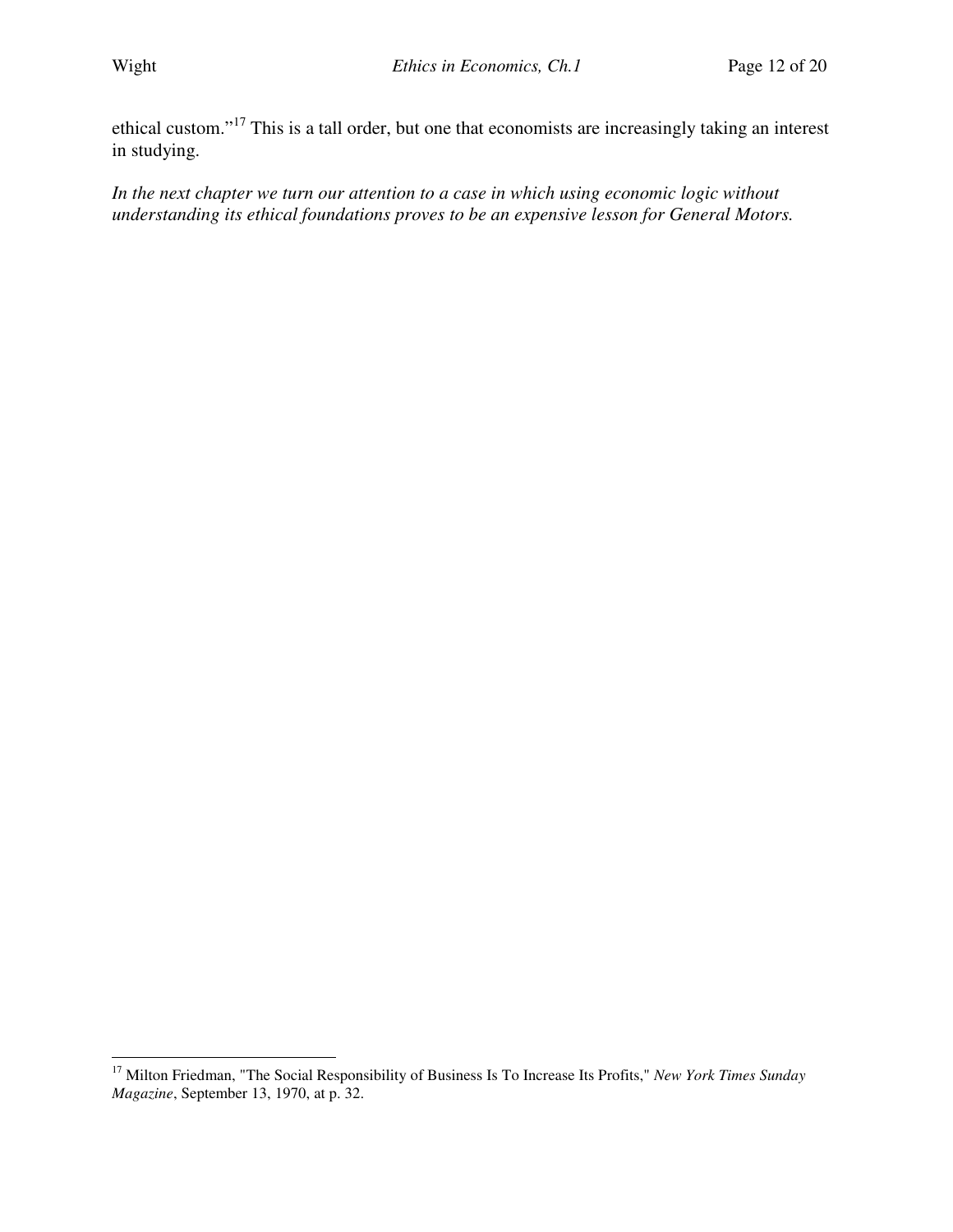#### **Chapter 2**

#### Three Ethical Frameworks

*Economists routinely posit that decisions should be decided by comparing costs and benefits at the margin. Following this blindly can produce problems unless the wider ethical landscape is well-understood. To illustrate, this chapter uses a case study of automobile safety to introduce three different ethical approaches.* 

#### **2.1 THE CHEVY MALIBU CASE**

In July 1999, a jury assessed \$4.9 *billion* in damages against General Motors for selling the Chevrolet Malibu, a car with a dangerous fuel tank placement that was implicated in a number of fiery crashes. The reason the award was so large is that the jury discovered that General Motors managers had *known* about the problem and had done nothing to correct it. This case provides an informative window into the world of ethics and its intermingling with economics. Let us first start by laying out the economic way of thinking; we will then overlay some useful ethical concepts.

Here are the facts: A GM engineer's secret memorandum calculated that fixing the known fuel-tank problem would cost General Motors \$8.59 per car. But leaving the car as it was would cost General Motors even less, only \$2.40 per car (based on settling the product liability lawsuits, with an average expected payout of \$200,000 per life). Every car *not* fixed earned GM an expected additional profit of \$6.19 per car. In considering the costs and benefits for the company, GM managers decided not fix the fuel tank. Nor did they inform consumers about the issue.

#### **INSERT**



Chevy Malibu Source: http://www.safetyforum.com/gmft/.

#### **Economic Thinking**

The engineer's memorandum represents a standard way of thinking at the margin about economic costs and benefits. The premise for this viewpoint is that people make voluntary trades that improve their own individual welfares. Hence, people evaluate what they will gain, and what they will lose, and they choose the outcome that maximizes their own individual gain or minimizes their individual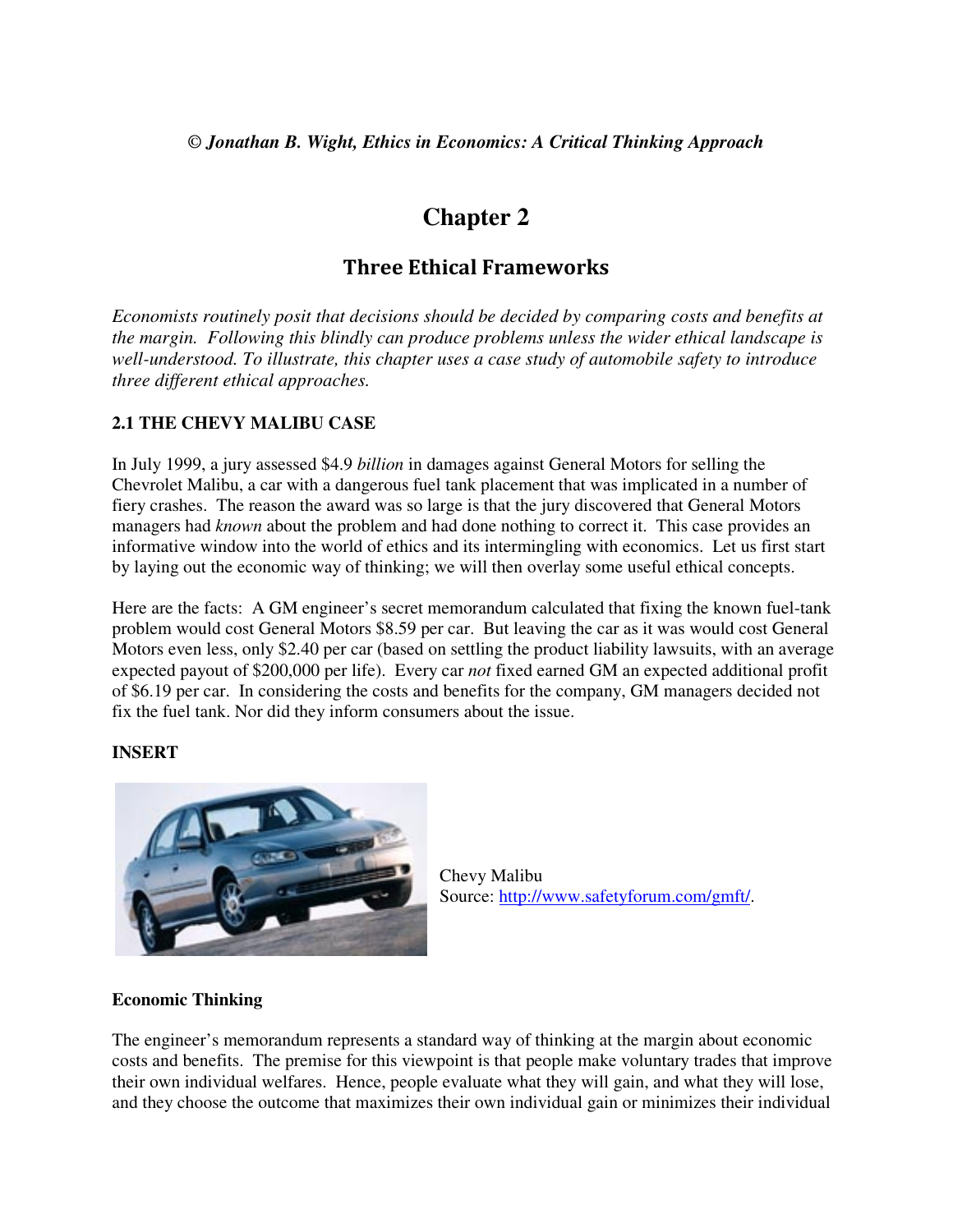loss. In this mindset it is rational and desirable to take an action as long as the *incremental benefits*  of that action exceed the *incremental costs*. It is not only GM engineers who make such economic calculations: consumers do also.

*Hence, some consumers do not want the safest car possible, because that might make the car prohibitively expensive. The "correct" amount of safety in cars can be discovered by finding the point at which the marginal private cost (MC) of safety equals the marginal private benefit (MB) of safety.* 

From the perspective of General Motors, the \$8.59 cost per car to fix the fuel tank represents the "opportunity cost" to the company of fixing the tank. The value of lives saved by fixing the tank represent the benefit. Economists measure the dollar value of saving lives by what the person *would*  have earned had he or she remained alive or working for a normal time period, which is usually how a court decides on wrongful death settlements.

Hence, not all lives are valued the same in economics and law. If the Malibu is built for middle to low-income consumers, the death or disability earnings are lower than if the car were built for someone with higher income potential. The economic analysis of whether to fix the fuel tank thus relies on a theory that some low income people would rather be able to afford an inexpensive car even if it is more dangerous—than no car at all. Since there are many cars to choose from, consumers that prefer a safer car can choose that option.

#### **The Implicit Moral Argument**

Let us examine the structure of the moral argument used by General Motors managers:

- Only outcomes matter to ethical decision making.
- An action is morally justified if it produces the best outcomes specifically for this company.
- The best outcome for this company is measured by dollar profits in the short run.

Considering the consequences for the company itself is certainly not wrong, but it is incomplete as an approach to decision making. That is, applying a simplistic notion of ethical egoism to the corporation probably misses some big points that most humans would say need to be considered. What are those big things? To see, let us step back to examine a wider scope of ethical inquiry.

#### **2.2 BUILDING AN ETHICAL FRAMEWORK**

There are three main ethical frameworks in modern Western thought. Briefly, these focus on outcome-based ethics, duty- and rule-based ethics, and character-based ethics. The three approaches are related and intermingled, illustrated in the schema below: $^{18}$ 

An economic agent takes an action that produces certain outcomes:

(1) Economic Agent  $\rightarrow$  (2) Action  $\rightarrow$  (3) Outcomes

 $\overline{a}$ <sup>18</sup> David W. Solomon, "Normative Ethical Theories," in: Charles K. Wilber (ed.), *Economics, Ethics, and Public Policy* (Lanham, MD: Rowman & Littlefield, 1998): pp. 119–38.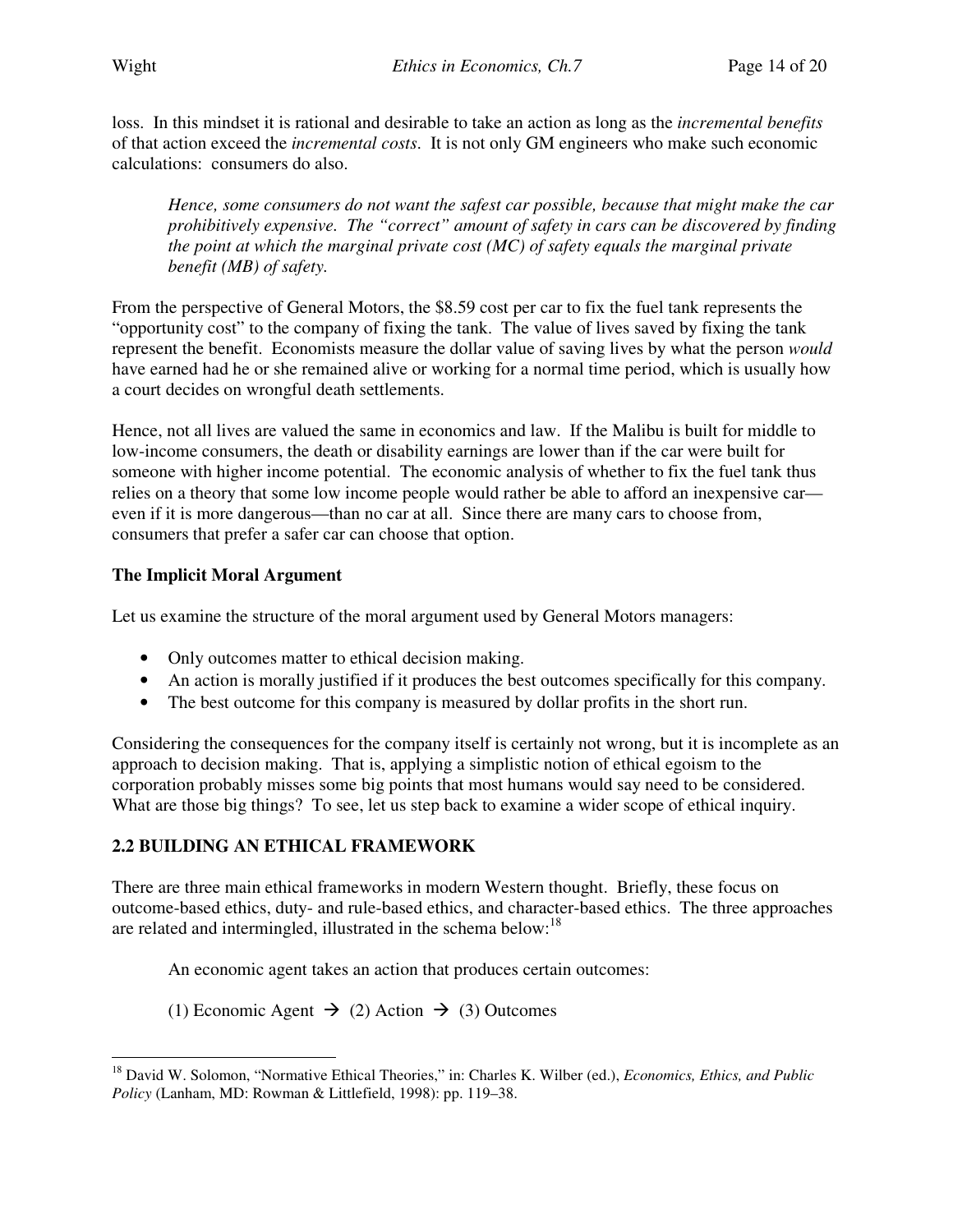Orthodox economics puts its focus on step (3), which is an analysis of outcomes or consequences. Above all, economists analyze a particular outcome—economic welfare:

By comparing costs against benefits, economists try to answer the question: What action or policy would produce the most desirable outcome—defined to mean the *largest net economic value* for society?

By comparison, approaches (1) and (2) are *non*-consequentialist; that is, the right action cannot be discerned solely by analyzing outcomes. Step (2) asks the question, "What action am I duty- or rulebound to make, either by allegiance to religious law or by a commitment to rational thought?" Step (3) brings to light issues of character that relate to personal growth. It asks, "What way of being is virtuous and how and why should I become such a virtuous person?"

When pressed to come up with a *reason* for making an ethical choice, people give a variation on these three answers: the choice produces the best consequences, the choice adheres to basic rules or duties, and/or the choice derives from a moral intuition or reasoning about being a good person. In the following section we apply these principles to the analysis of automobile safety.

#### **2.3 USING ALTERNATIVE ETHICAL FRAMEWORKS**

We have identified three ethical frameworks that shed light on how GM managers might make decisions about life and death.

#### **Ethical Egoism**

 $\overline{a}$ 

The implicit moral framework apparently used by GM managers was that of corporate *ethical egoism*: the notion that the right course of action is that which is expected to produce the best outcomes for the corporation. One problem for ethical egoism is that it severely limits the scope of analysis to the self, in this case the producer of a good. Since one's actions can produce negative consequences for others, many consequentialists would say that actions should be judged not simply by their effects on oneself, but by their aggregate impacts on society.

#### **Economic Welfare Theory**

By considering a wider universe that includes consumers as well as producers, economic welfare theory would likely find that the GM manager's decisions were not efficient. The most "efficient" outcome is that which produces the largest net economic welfare for the entire class of *both* producers and consumers, not simply to one particular company or its shareholders. If consumers are misled about the safety of the car (not informed about the faulty fuel tank), the outcome is inefficient for society.<sup>19</sup> This outcome does not maximize the dollar value created because consumers were not allowed to make informed rational judgments as to what to buy. Hence, even though GM managers used the economic way of thinking (analyzing marginal costs and marginal benefits), their scope of analysis was too narrowly focused to produce an outcome that economists would generally ascribe to as being desirable.

 $19$  This situation is known as asymmetric information. One party to a transaction (in this case GM) has relevant information not available to the other side.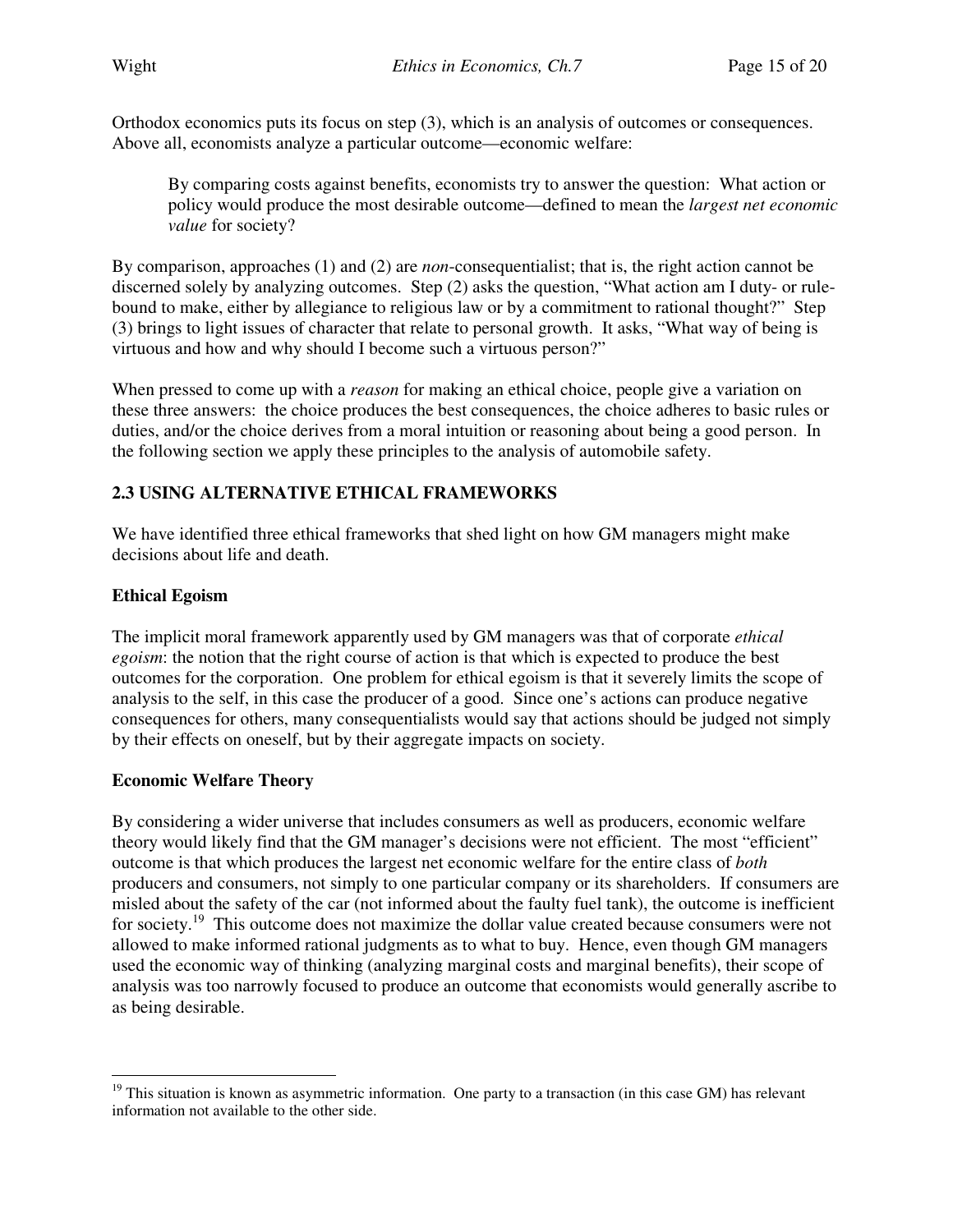When certain basic conditions are present, however—the existence of competition, no asymmetric information, and no external costs like pollution—a market left to its own devices is said to get close to the outcome of maximizing the net dollar value created for the entire class of consumers and producers (see Chapters 5 and 6 for elaboration). If these circumstances exist, people can follow their own best interests (ethical egoism) and the results will be equivalent to maximizing economic welfare.

This theory is called the "invisible hand" theorem—the proposition that when each economic actor pursues his or her own private gains, society's economic welfare is maximized, even though no one intends it. The intellectual foundation for this view goes back to Adam Smith, the  $18<sup>th</sup>$  century Scottish philosopher who is considered the "father" of modern economics. As shown in Chapter 7, however, Smith's views are actually contrary to ethical egoism, a philosophy he explicitly rejected. In short, ethical egoism is at times compatible with economic efficiency, but the particular circumstances matter to this determination.

#### **Utilitarianism**

Other ethicists would dispute the notion that human "welfare" can or should be measured by the net economic value produced in markets. The most famous version of consequentialism is **classical Utilitarianism**, which postulated that it would be possible and desirable to assess the potential outcomes by way of a different metric: that of the *net pleasure (or happiness) produced in society*. Each act generates a certain amount of pleasure and a certain amount of pain that varies in intensity and duration. If we add up all the pleasure and subtract all the pain we end up with the net utility produced. The action that produces the greatest net pleasure or utility is called moral.

Hence, classical Utilitarians would agree with economists that welfare should be measured by the calculation of costs and benefits, but these should not be denominated in dollars and cents but in psychological pleasures and pains. In the Malibu case, Classical Utilitarians would say the decision not to fix the gas tank did not pass the moral smell test because the slight additional profit from GM's decision (\$6.19 per car) would give shareholders a very small increase in pleasure. But the few cases of death and burns to customers would create enormous physical and emotional pain for the victims and their families that likely far outweigh any pleasure generated for shareholders.

#### **Duties and Rules**

A different argument against ethical egoism would come from **duty- and rule-** based ethicists. These viewpoints vary, but derive from the notion that one's decisions ought to reflect one's duty (either to a rational process or to rules given by God). The economic calculation *not* to fix the gas tank fails the moral test because it shows a disregard for the basic dignity and worth of every human being. By failing to fix the tank, GM managers were essentially using others as a means to their own ends and disregarding basic moral norms.

One can find a surprising justification for the duty-based view in the writings of Milton Friedman, a Nobel Prize winning economist who championed the notion that businesses should focus on making profits. Friedman wrote, "Few trends could so thoroughly undermine the very foundations of our free society as the acceptance by corporate officials of a social responsibility other than to make as much money for their stockholders as possible."<sup>20</sup> But Friedman did not think that corporate

 $\overline{a}$ <sup>20</sup> Milton Friedman, *Capitalism and Freedom* (Chicago: The University of Chicago Press, 1962): p. 133.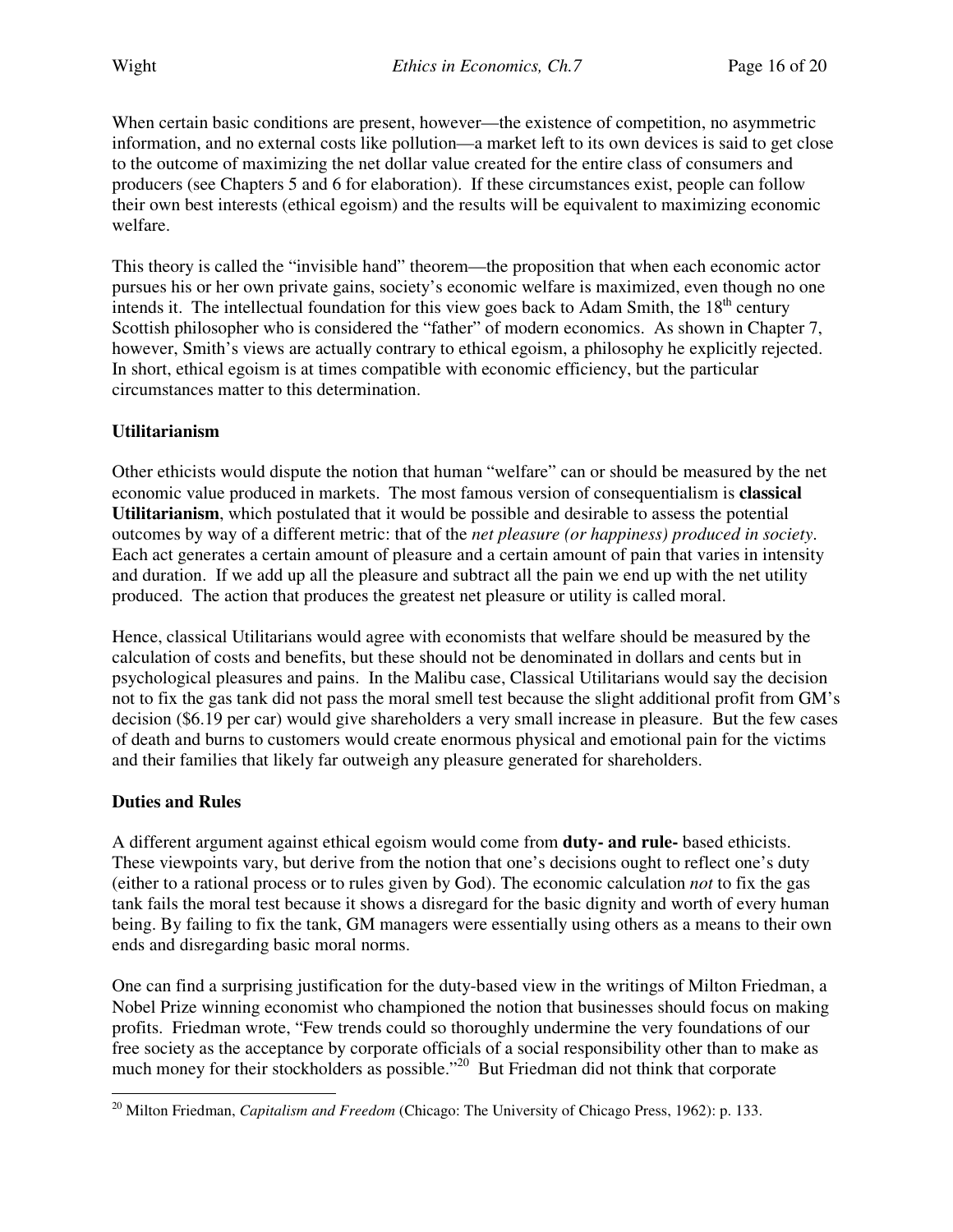executives could therefore ignore moral rules and duties. On the contrary, the business manager is *duty-bound* to carry out the wishes of shareholders who own the company. Friedman's approach is explicitly based on non-consequentialist duties.

Friedman added an explicit moral caveat, which in the GM case should have been printed in capital letters and placed on the supervisor's desk. Managers, Friedman asserts, ought to maximize profits "while conforming to the basic rules of the society, both those embodied in law and those embodied in ethical custom."<sup>21</sup> In other words, there is a larger moral universe within which managers must operate. The cost-benefit analysis is fine—as long as managers first comply with basic moral rules that are non-consequentialist.

A basic moral rule in religion might be "Do unto others as you would have them do unto you." Would you want someone to sell your daughter a car knowing it has a dangerous fuel tank—when it would cost less than \$9 to fix? Proponents of **natural rights theory** would argue further that every human being has a negative claim against others—namely, not to be hurt or killed. If I have such a right, it implies that GM has a duty not to abridge that right.

So, a key complaint against GM managers is that they failed to consider basic ethical duties toward other human beings. The outcome of profit overshadowed the process of according minimal respect. The decision not to fix the tank lacked adherence to common duty to treat other persons as moral equals. That is perhaps why the jury acted with apparent outrage in assigning such a huge award to injured parties. What the managers had done was simply not "human."

#### **Character (or Virtue)**

 $\overline{a}$ 

A third type of analysis in the Malibu case derives from **virtue** ethics. It is fine and well to talk about duties and rules, but why should anyone be ethical in the first place? Virtue ethicists argue that it is important to start by cultivating managers of character who have developed self-control before discussing the duties and rules they are expected to follow. Moreover, moral intuition or reasoning about virtue may be the ultimate basis for rules and duties.

As we will learn later, some theories of moral psychology would argue that humans make complex decisions—such as ones involving moral content—not by rational thought but by emotional instincts or intuitions. In a different context Justice Oliver Wendall Holmes wrote, "It is the merit of the common law that it decides the case first and determines the principle afterwards."<sup>22</sup> This "moral" sympathy" approach to virtue ethics can be traced to Adam Smith (see Chapter 7). By contrast, Aristotle's account of virtue ethics is grounded in reason.

To virtue ethicists the GM managers' decision would not pass the smell test not because of calculations of pleasure and pain as in classical Utilitarianism and not because of societal rules and duties, or even for calculations of economic value—but simply because of notions of what a good person should do if confronted with a similar choice. Would a good person be able to tell their

<sup>21</sup> Milton Friedman, "The Social Responsibility of Business Is To Increase Its Profits," *New York Times Sunday Magazine*, September 13, 1970, at p. 32.

<sup>22</sup> "Codes and the Arrangement of the Law," cited in John H. Wood, *A History of Ideas, Interests and the Macroeconomic Policies in the United States.* Manuscript, Ch 6, p. 14.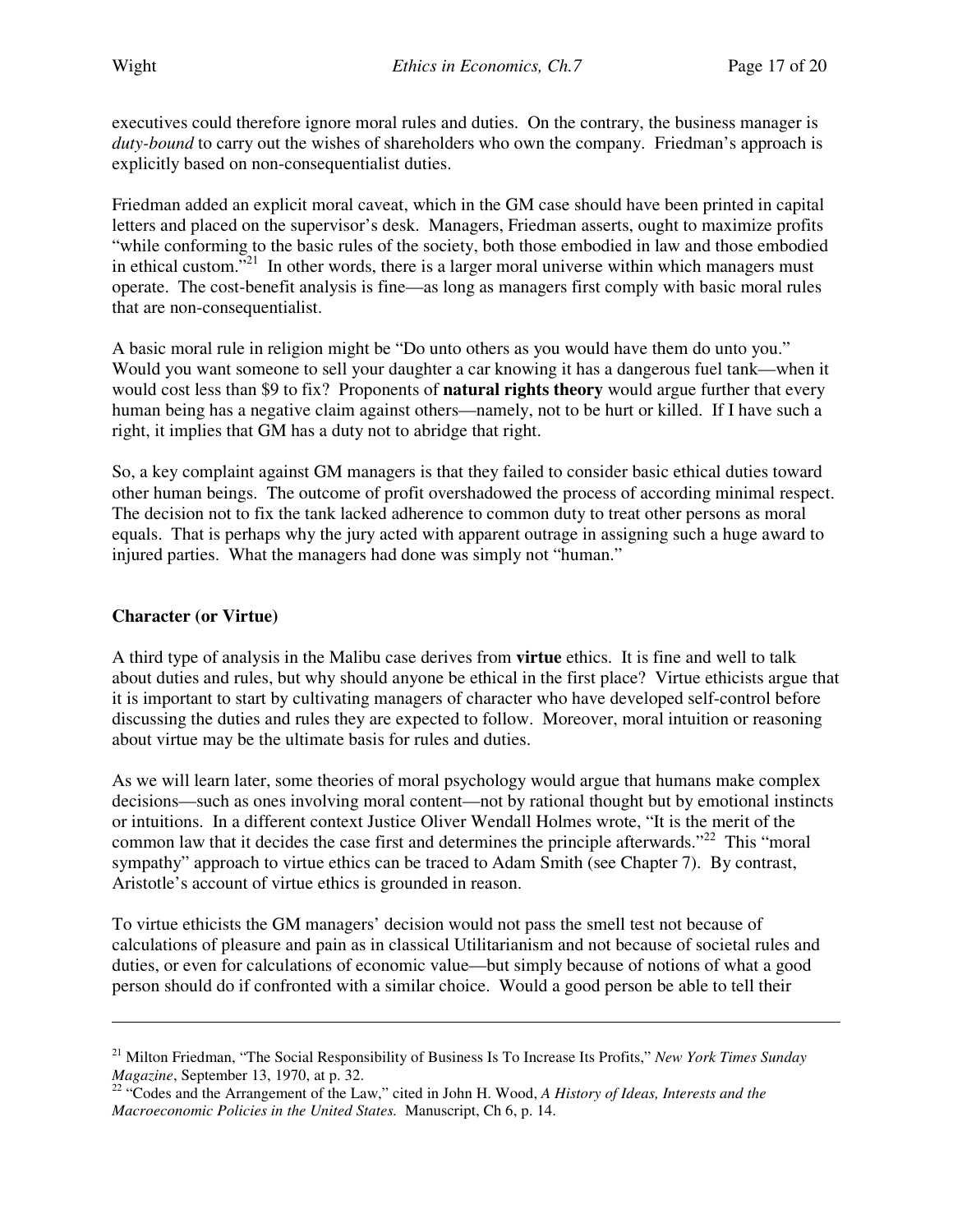mothers and their children that they had failed to fix a faulty gas tank, even though it cost less than \$9 per car? Would a good person have been able to sleep at night?

#### **The Big Picture**

Public debates about policies, just like jury deliberations about GM's liability, are rarely orderly. That is, arguments come at us from all directions. While such discussions can appear cacophonous, we can learn to categorize the viewpoints into three overlapping frameworks. That is, we can usually place an argument in terms of its type of moral argument advanced: whether it is about consequences, duties and rules, or the character of the persons involved.

Attention to a wider scope of ethical analysis could have saved GM's managers from what turned into a terrible disaster for some consumers and ultimately for the company itself. Using the "big picture" to frame a discussion may take some time, but offers insights not available when we stick within one ethical framework.

#### **2.4 ETHICS AND FOOD CHOICES**

Once ingrained, the habit of seeing "the big picture" of ethical frameworks is of enormous value in understanding competing points of view and in crafting public policies. In this section, we see how the big picture can help us understand choices when it comes to the basic instinct for food.

When we were young my siblings and I always teased my mother, "Why don't you eat seafood?" She would grimace and tell us that just the smell of fish made her sick. She gave a *reason* that related to predicted *outcomes*. *If* she ate seafood, the *consequence* would be an upset stomach; since an upset stomach is a bad outcome, the best choice is to not eat seafood. This may not seem like a "moral" choice except it has ethical precepts: namely, that doing what produces the best outcomes for oneself individually is an acceptable way of analyzing right from wrong.

However, if we asked a devout Muslim or Jew why they don't eat pork the reaction might be quite different. The answer might be, "One ought to make decisions in accordance with religious law. Sacred texts forbid eating the flesh of a pig; therefore it is wrong to eat bacon, ham, and other such products." The decision is based on a duty to a God-given rule, rather than to a particular consequence or outcome.<sup>23</sup> In the next chapter we'll discuss a different type of duty-ethics: one arising from a respect for rationality (Kantian duty).

Finally, asking a vegetarian why he does not eat meat might evoke a third type of response. A vegetarian might say, "I want to live the life of a virtuous person. I ask myself, 'What would Mahatma Gandhi do?' and try to follow that path, regardless of the imposition on me personally." This approach explores the intentions and feelings of someone who is striving to lead a fulfilled life of transformation and personal growth. It relates to qualities and habits of *character*.

 $\overline{a}$ <sup>23</sup> Evolutionary biologists might point out that improperly cooked meat can transmit bacteria, viruses, and parasites into human populations (e.g., trichinosis). Hence, in the distant past some societies developed "rules of thumb" against eating pork for good consequential reasons. Over time the rules of thumb became habituated and strengthened in culture through religious law. The essential point is that some people *today* may rely on religious law in making decisions, not on the analysis of consequences. Even though the danger from pork may be diminished today, social prohibitions may not adjust quickly.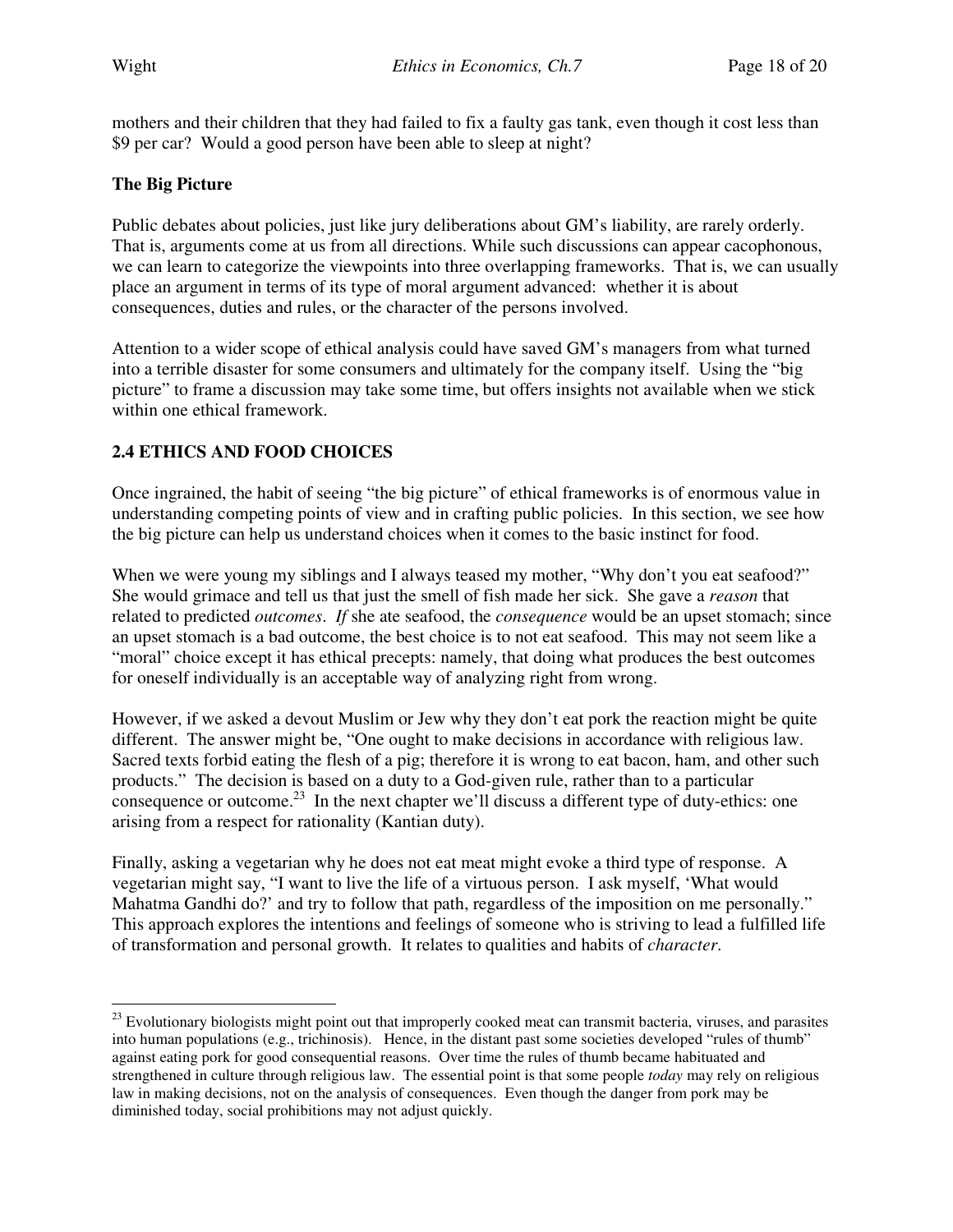The three basic approaches (consequences, duties/rules, and virtues) are not mutually exclusive. In addition to personal growth, a vegetarian might argue that not eating meat produces the healthiest outcome for himself and/or society. Another vegetarian might argue that eating fruits and nuts adheres to divine law.<sup>24</sup> So, vegetarianism can be supported by appealing to all three types of ethical arguments.

The fact that people say they make decisions in a certain way doesn't necessarily mean that this is *actually* the way they make decisions. Nor does it mean that people *ought* to make ethical decisions this way. This chapter has focused on normative arguments for how people ought to make moral decisions. However, any good normative theory will likely have a strong dose of realism about what people are actually capable of doing, or at least can imagine doing. Normative ethics, to a large degree, must reflect an understanding of positive ethics. (see Box 2.1).

-------------------------------

#### BOX 2.1 NORMATIVE AND POSITIVE ETHICS

Studying how people actually reach ethical decisions is called **positive ethics**. Proposing a preferred method of ethical decision making is called **normative ethics**.

Normative ethics is the analysis of how we *ought* to reach judgments about right and wrong—and a good theory of normative ethics would likely contain an implicit notion of how people actually can make ethical judgments (positive ethics). If a normative theory argues we should decide right from wrong using a procedure that is physically or psychologically impossible, that theory could not be considered viable. Knowing something about human capabilities is likely to play a part in the evaluation of a moral theory.

As an example, if Frank told you that the right way to hang a painting on the wall is to hold the nail in your left hand, hold the hammer in your right hand, and support the picture using your *third*  hand—you would think him nutty and pay no more attention. Said differently, a good normative moral theory likely has a strong dose of realism about what people are actually capable of doing. *Ought* implies *can*.

#### END BOX

---------------------------------------------

In a subsequent chapter we will explore how moral psychologists and biologists answer the question, 'how do people actually make moral decisions'?

#### **2.5 LOOKING AHEAD**

The standard economic way of thinking about costs and benefits is highly productive to our assessment of many policy issues. Yet it is only part of the way of thinking about these issues. Economics operates within a larger moral framework: an economist who ignores larger moral road signs in making policy choices is thinking incompletely and thus failing to think critically about the issue.

 $\overline{a}$  $24$  Genesis 29 proscribes as follows: "Then God said, I give you every seed-bearing plant on the face of the whole earth and every tree that has fruit with seed in it. They will be yours for food."